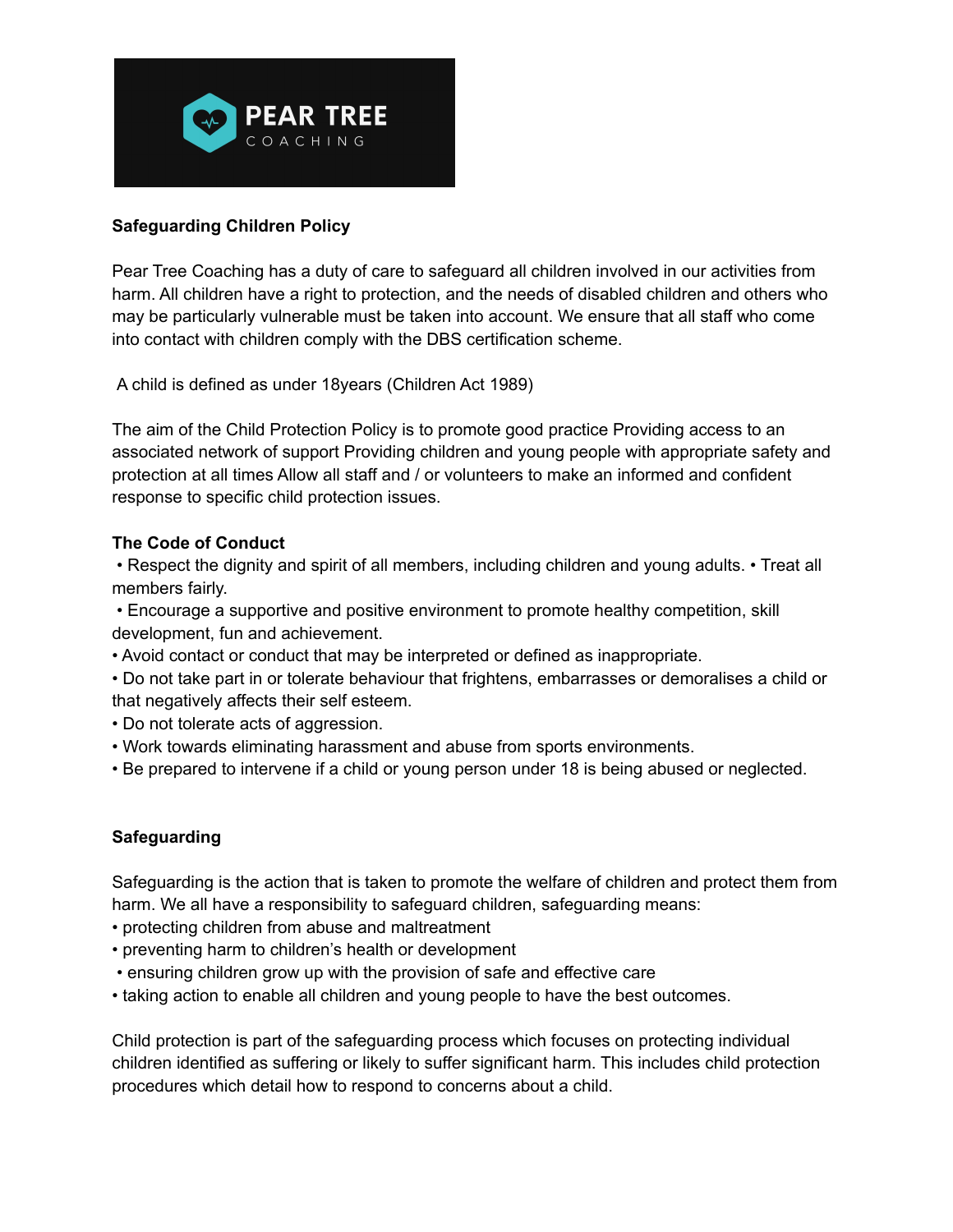

### **Defining Child Abuse**

Child abuse is any form of physical, emotional or sexual mistreatment or lack of care that leads to injury or harm.

There are four main types of abuse: physical abuse, sexual abuse, emotional abuse and neglect.

An individual may abuse or neglect a child directly, or may be responsible for abuse because they fail to prevent another person harming that child. As an organisation, we promise that every effort will be made to ensure the welfare of the child is never compromised and Pear Tree Coaching recognise their duty of care to the child.

We provide an overview of our policy on certain areas as we accept no two situations are the same:

### **Bullying & Racism**

Bullying, racism and other types of discrimination are forms of child abuse, even though those responsible are often young people. We recognise the impact and extent of bullying and discrimination in the lives of young people and we will not accept or tolerate any person who participates in this activity.

### **Physical Assault**

Where an act, or accusation of an act, of physical assault in any form is brought to our attention the appropriate authorities will be informed without exception and all matters relating to alleged incident therein shall be dealt with by the outside authority and not by us. The member under investigation may face immediate suspension unless advised otherwise by the authorities

### **Verbal Abuse**

We do not accept the use of any foul, abusive or racist language from any person (s). Whilst we recognise there is no actual government legislation specifically targeting a situation whereby a child may overhear or be in the vicinity of, any person (s) using foul or unacceptable language, we as an organisation may only be in a position to deal with certain situations as a matter of discipline and not as a Child Protection issue.

# **Reporting Child Abuse**

In all cases any report submitted to Pear Tree Coaching will be dealt with in the strictest of confidence. These reports will then be passed onto the Local Council and other relevant organisations. You may contact us by email or post to [alipeartree@gmail.com](mailto:alipeartree@gmail.com) or 67 Dickenson Road CO4 5BL.